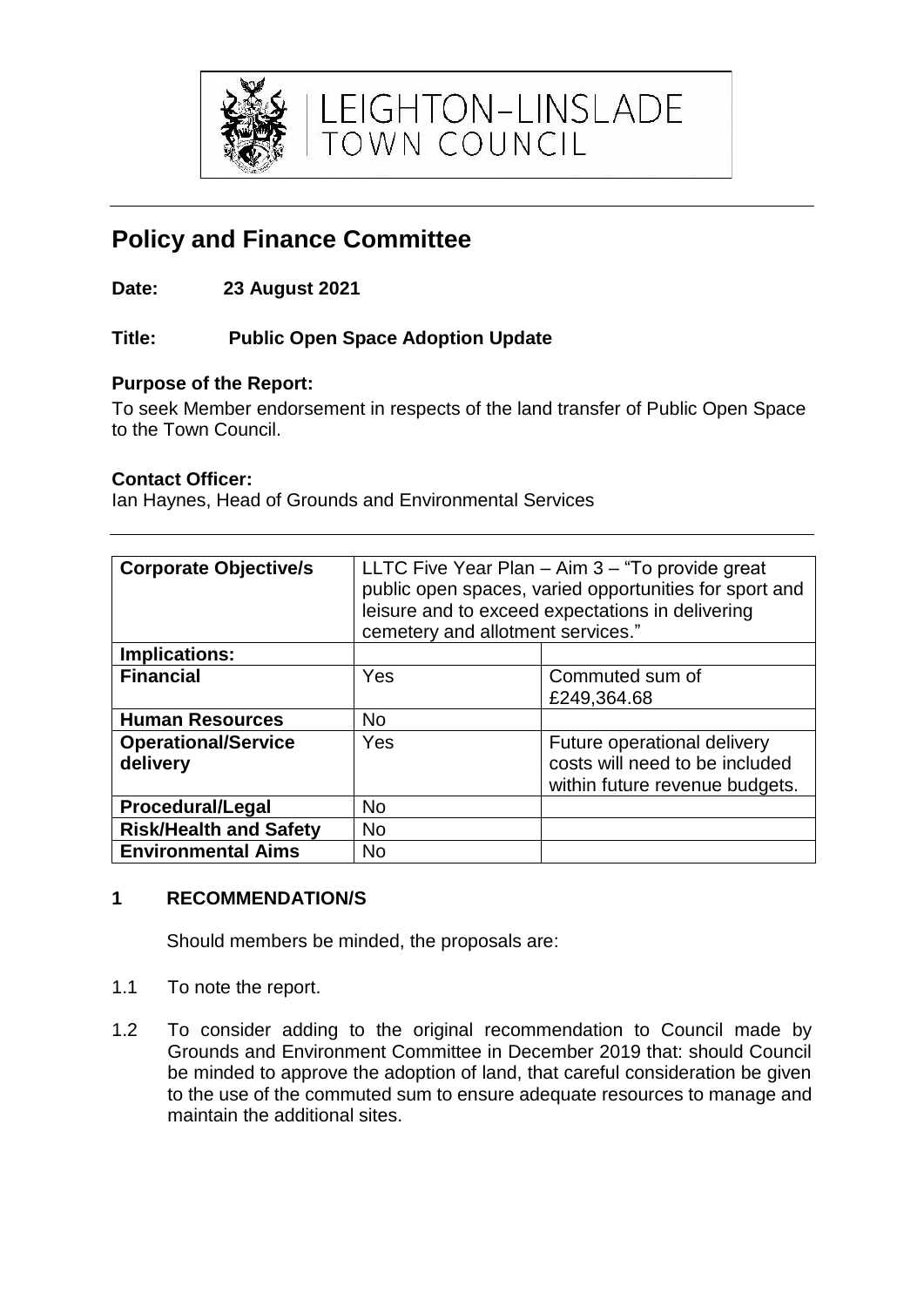#### **2. BACKGROUND**

- 2.1 As Members are minded, there is a legal obligation that a commensurate level of open space be made available as part of any development of a qualifying size. In this case, Land South of Leighton Buzzard development is the qualifying development. To this end, an approach has been made by a consortium of Persimmon/Taylor Wimpey asking if the Town Council would be interested in adopting fifteen areas of open space (see **attached** plans).
- 2.2 On Thursday, 27 June 2019, a meeting took place between representatives of the consortium and the Town Clerk and the Head of Grounds and Environmental Services to discuss the potential or otherwise of a possible adoption of land by the Town Council.
- 2.3 Concerns were raised regarding the current condition of some of the sites and reassurances were given in regard to the sites being of an adoptable standard and in good repair at time of transfer.
- 2.4 The calculated commuted sums are based upon the following rates;
	- o Hedges £21 per linear meter
	- o Grass £1.60 per square meter
	- $\circ$  Shrubs £1.30 per square meter
- 2.5 Based upon site(s) visits and review of drawings submitted, the calculated commuted sum is considered to be correct for fifteen parcels of land, including two play areas.
- 2.6 At its meeting held 2 December 2019, the Grounds and Environmental Services Committee resolved that;
	- (i) to note the report
	- (ii) to endorse and recommend to Council the adoption of land as set out in the attached map and accept the financial sum of £249,364.68.
	- (iii) to delegate authority to the Town Clerk to deal with all matters involved in this adoption
	- (iv) in accordance with a resolution made under Standing Order 23(b), recommend to Council the nominated two members of the Council (to be named in the resolution), to sign, on behalf of the Council, any document required by law and the Proper Officer shall witness their signatures in relations to this transfer.
- 2.7 The recommendation above has yet to be endorsed by Council, but it is understood that actions relating to 2.3 above are progressing well and therefore this is likely to go to Council soon.